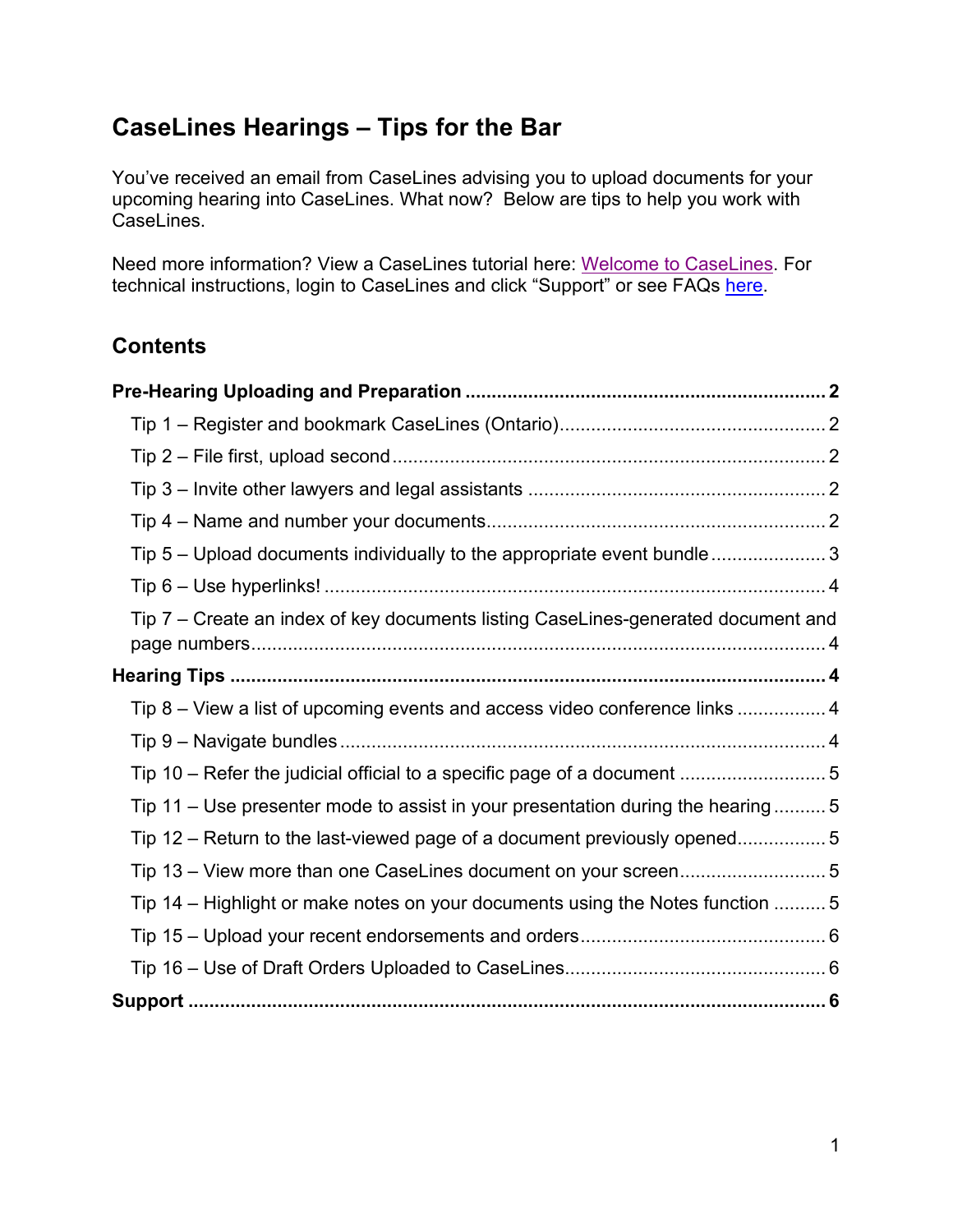## <span id="page-1-0"></span>**Pre-Hearing Uploading and Preparation**

## <span id="page-1-1"></span>**Tip 1 – Register and bookmark CaseLines (Ontario)**

If you haven't done so already, the first step will be to register as a CaseLines user and bookmark the CaseLines (Ontario) website. Click on the link in the email directing you to CaseLines and fill in the required information on the registration page. You can also register in advance by visiting: **<https://ontariocourts.caselines.com/>** and clicking on "Register" at the top right corner. You may also want to bookmark this website so that you return to the Ontario version of CaseLines and not another jurisdiction.

## <span id="page-1-2"></span>**Tip 2 – File first, upload second**

After you have filed your documents with the court, through Justice Submissions Online or another approved means, and those filings have been accepted by the court, upload your documents into CaseLines. This should be done at least 5 days prior to your court date (or later IF permitted by the applicable rules). Criminal documents for pre-trial motions in Toronto are to be uploaded the Thursday prior to the week the motion is set to be argued.

**Important** - Uploading to CaseLines is mandatory so that the judicial official has access to your material when preparing for the event. Material that is not uploaded into CaseLines will likely not be reviewed in advance.

## <span id="page-1-3"></span>**Tip 3 – Invite other lawyers and legal assistants**

Lawyers can provide other professionals access to their cases in CaseLines. You can do so by locating the case (found on your View Case List screen) and selecting Update Case. Next, click on the People tab found in the case file and then on Invite New Participant. Enter the participant's email address and select the bundles you would like to provide them access to (e.g. the event and Orders and Endorsements bundles). Once you click Invite, an automated CaseLines email will be sent to the person containing a link to the case.

View a short how-to video [here.](https://share.vidyard.com/watch/6jW5MAKq6cTeTfhyR7i3Fy?)

If you are a self-represented litigant and would like to grant another person access to your CaseLines file, you will need to ask the court to grant the access.

#### <span id="page-1-4"></span>**Tip 4 – Name and number your documents**

To upload into CaseLines, you must save your document using the following file naming protocol:

• Document type (including the form number in family cases),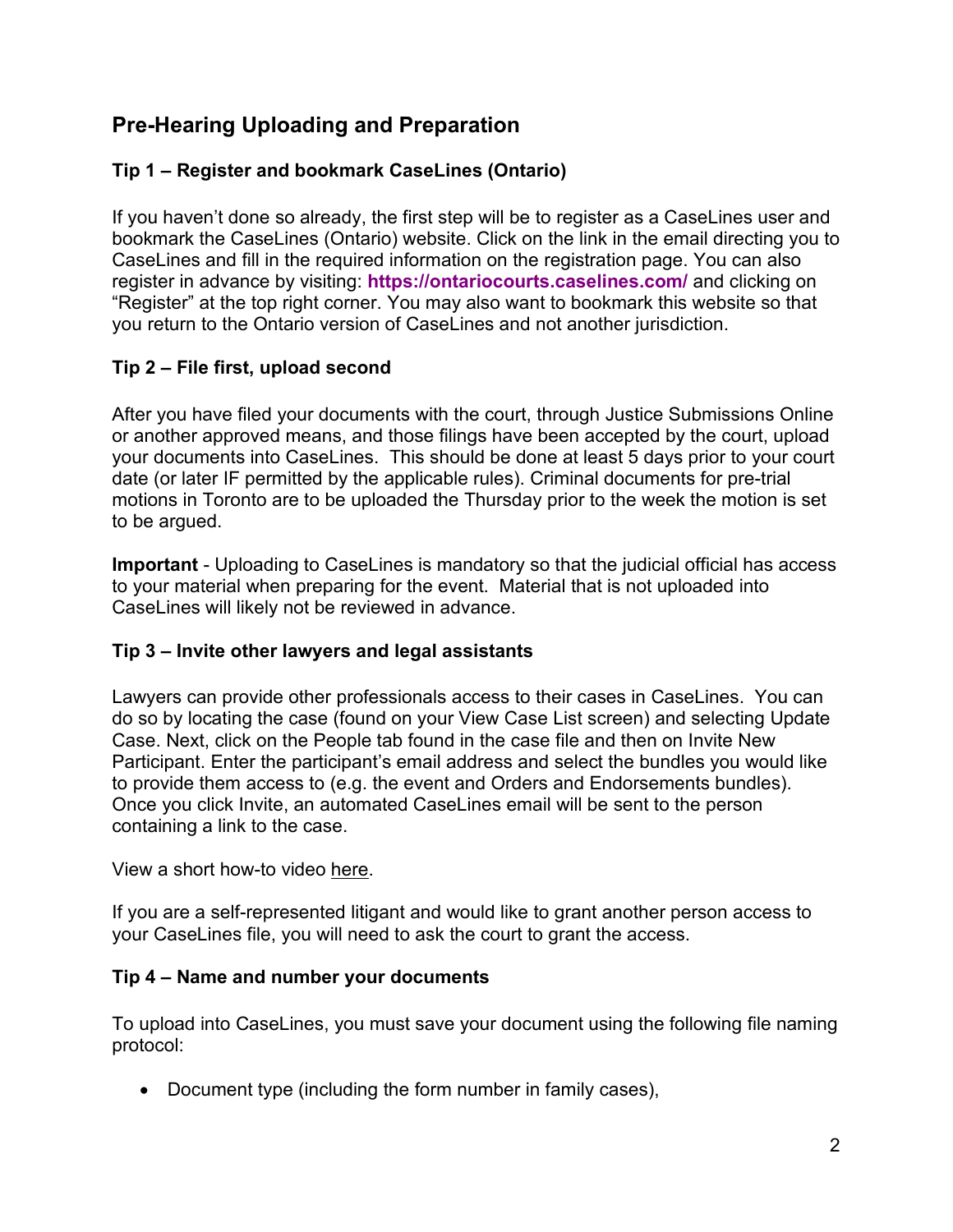- Type of party submitting the document,
- Name of the party submitting the document (including initials if the name is not unique to the case), and
- Date on which the document was created or signed, in the format DD-MMM-YYYY (e.g. 12-JAN-2021).

Document names that do not follow this protocol will not upload correctly or be accepted.

You can control the order in which your documents appear, therefore please add a number at the beginning of the document name (i.e. **1.** Factum – Respondent Smith – 01-JAN-2021). If you upload a new document later (e.g. during the hearing), you will want to add it at the end of your list so that it does not change the order and page numbers that have been allocated to documents that have already been uploaded. If your documents are not appearing numerically, please contact staff so that they can change the settings in your file.

Below is an example of how a respondent in an appeal may name their documents in CaseLines:

- 1. Factum Respondent Smith 01-JAN-2021
- 2. Responding Record -- Respondent Smith 01-JAN-2021
- 3. Oral Argument Compendium Respondent Smith 01-JAN-2021
- 4. Transcript Brief Respondent Smith 01-JAN-2021
- 5. Exhibit Book Respondent Smith 01-JAN-2021
- 6. Financial Statement 13.1 Applicant Smith 01-JAN-2021

#### <span id="page-2-0"></span>**Tip 5 – Upload documents individually to the appropriate event bundle**

After accessing your case in CaseLines, you will see a list of event bundles (subfolders) in your case. Before each event, staff will label and provide you with access to the bundle for the event. For example, if a settlement conference has been scheduled, staff will provide you with access to the settlement conference bundle. You would also have access to previous event bundles as well as the settlement conference bundles. Upload your documents into the correct event bundle. This makes it easy for the judicial official to review the right documents before the upcoming event.

To upload documents, click on the "Sections" tab in the case file, find your designated section and select "Update Documents".

Generally speaking, you should **upload each document separately**. This applies to all exhibits at trial or documents that are contained in a motion record. Exhibits to affidavits should, however, be included and uploaded with the affidavit, with hyperlinks to the exhibits for ease of reference. This will ensure that all of your documents are organized and easily accessible for your hearing. Each document will be listed in the table of contents found on the left-hand of the "Review" screen.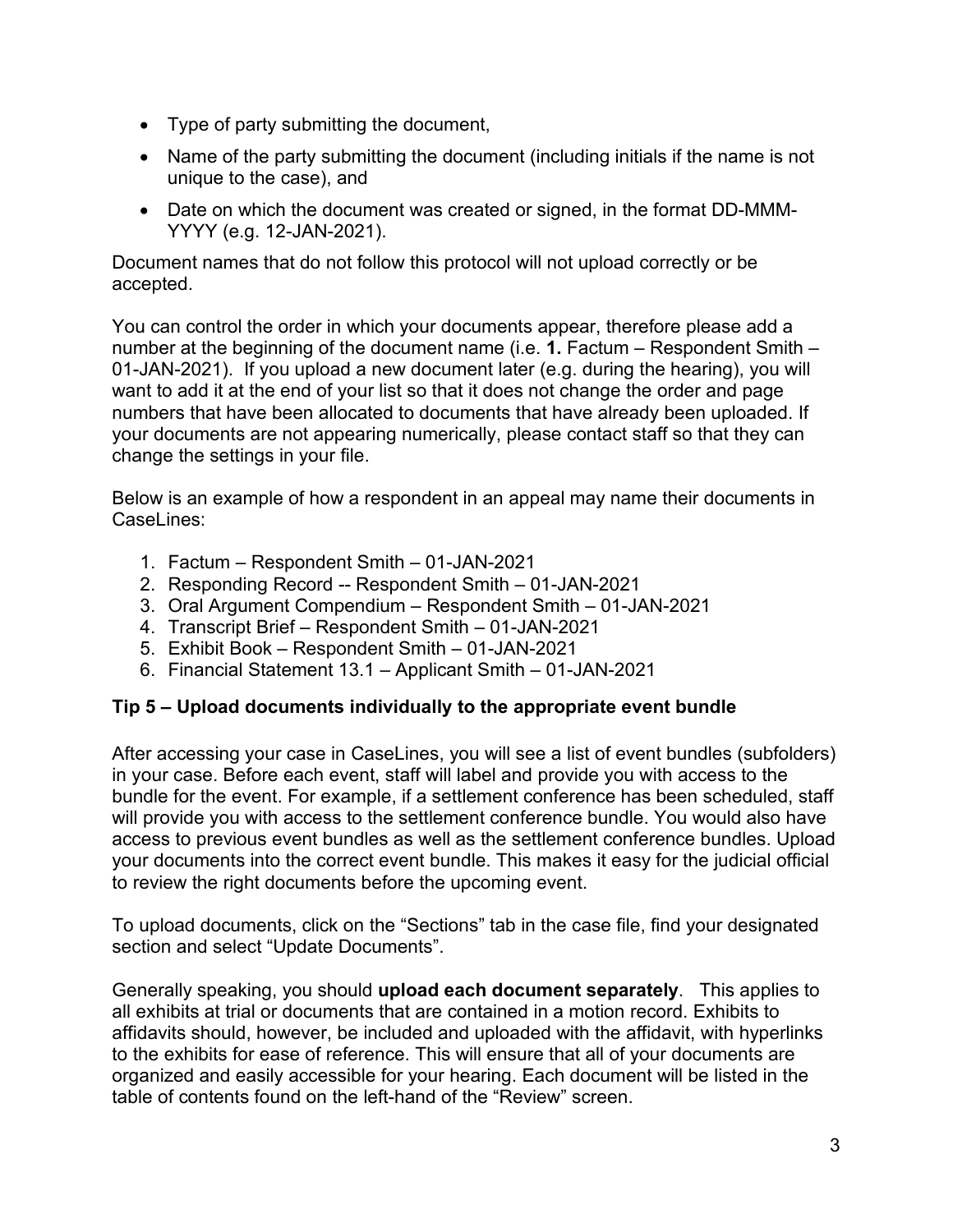#### <span id="page-3-0"></span>**Tip 6 – Use hyperlinks!**

Hyperlinks that you have included within a single Word or PDF document will still be available after the document has been uploaded to CaseLines. We encourage the use of hyperlinks, particularly with lengthy documents.

If you want to hyperlink two separate documents, you can do so using the CaseLines hyperlink feature. Click on the "Index" tab in the case file, find the document you wish to hyperlink and click on "View". While in the View screen, click on the hyperlink button to add where needed.

#### <span id="page-3-1"></span>**Tip 7 – Create an index of key documents listing CaseLines-generated document and page numbers**

After uploading your documents into CaseLines, you may want to create a document containing an index of the documents that you will be relying on at the hearing along with the CaseLines-generated document and page numbers (e.g. A13). If you upload this document onto CaseLines in advance of the hearing, the judicial official can refer to it when preparing for the event.

## <span id="page-3-2"></span>**Hearing Tips**

### <span id="page-3-3"></span>**Tip 8 – View a list of upcoming events and access video conference links**

You can see your upcoming events in CaseLines by clicking "View Hearings" at the top of the screen. This page provides a list of your upcoming hearings and will include the Zoom coordinates for virtual hearings.

If you want to share the Zoom coordinates with your client, click on the Video Conference Link button in the case on CaseLines, copy and paste the link into your communication with your client.

## <span id="page-3-4"></span>**Tip 9 – Navigate bundles**

As a best practice, staff will provide you with access to your event hearing bundle (e.g. Motion) and an Orders and Endorsements bundle. You will receive access to more bundles if other events are scheduled and created through CaseLines.

You can navigate through your bundles on the Review screen by selecting the dropdown feature located on the top left-hand corner of the screen.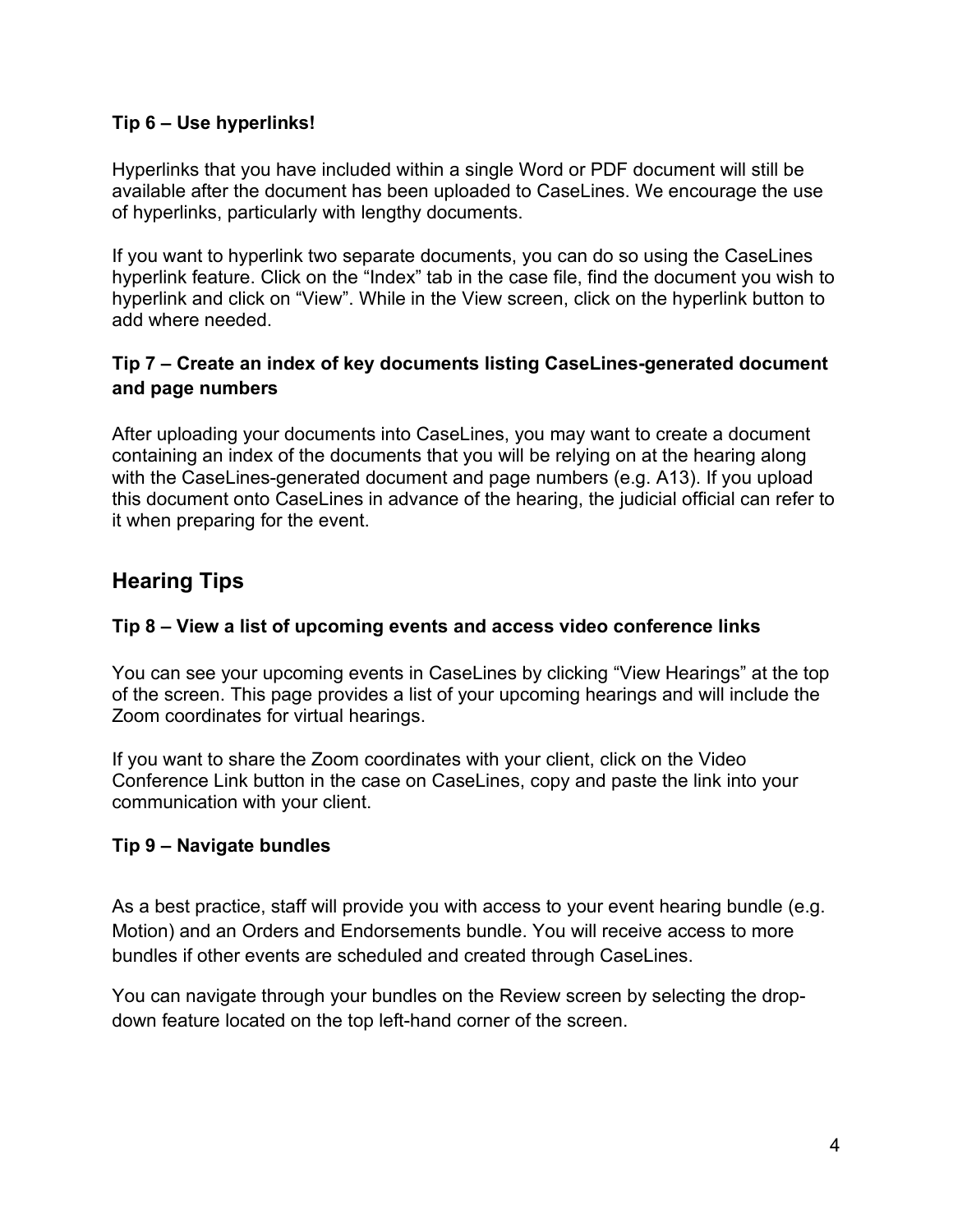### <span id="page-4-0"></span>**Tip 10 – Refer the judicial official to a specific page of a document**

If you or the other party provide the judicial official with the CaseLines-generated document and page number (e.g. B17), you can type it into the Find Page Number field under the "Find" tab at the top of the screen and all participants will be taken directly to the correct page. Another way to direct a judicial official to a specific page of a document is to open the document in CaseLines, click on "Find" at the top of the screen, and then click on "Direct Others to Page". This will send a message to all other parties that they can click to be taken to the same page.

#### <span id="page-4-1"></span>**Tip 11 – Use presenter mode to assist in your presentation during the hearing**

You can use presenter mode to assist other participants in following your presentation during the hearing. This allows you to display specific pages and areas of a document on CaseLines for all participants.

To use this feature, click on the Present Tab and click Start Presentation to allow you to become the presenter. A red border will appear around the review pane, indicating that you are in presenter mode. Ask other delegates to click on the Present tab and then click Follow Presenter and choose your name. You will be able to see who's following you by the list of names displayed at the top of the screen.

#### <span id="page-4-2"></span>**Tip 12 – Return to the last-viewed page of a document previously opened**

If you have been moving between documents in CaseLines and want to return to the last-viewed page, click on "Find" at the top of the screen to make additional feature buttons appear, and then click on "Show the Previous Page".

#### <span id="page-4-3"></span>**Tip 13 – View more than one CaseLines document on your screen**

You can open multiple documents in CaseLines by clicking "View" at the top of the screen to make additional feature buttons appear, and then clicking on "Open in New Tab". This will open another tab in your browser that will allow you to view the documents. You can also open two documents side by side on CaseLines by clicking on the Dual Panes Icon in the top right corner of your reading window (i.e. small overlapping rectangles). This will open a second reading pane so that you can read two documents side by side.

#### <span id="page-4-4"></span>**Tip 14 – Highlight or make notes on your documents using the Notes function**

You can highlight or make notes on your documents in CaseLines using the Notes function. These functions are discussed in the CaseLines guide regarding Notes. To access the guide, login to CaseLines and then [click here.](https://caselines.freshservice.com/support/solutions/articles/2000024313-15-notes) For a complete list of CaseLines quides, [click here.](https://caselines.freshservice.com/support/solutions/folders/2000062769)